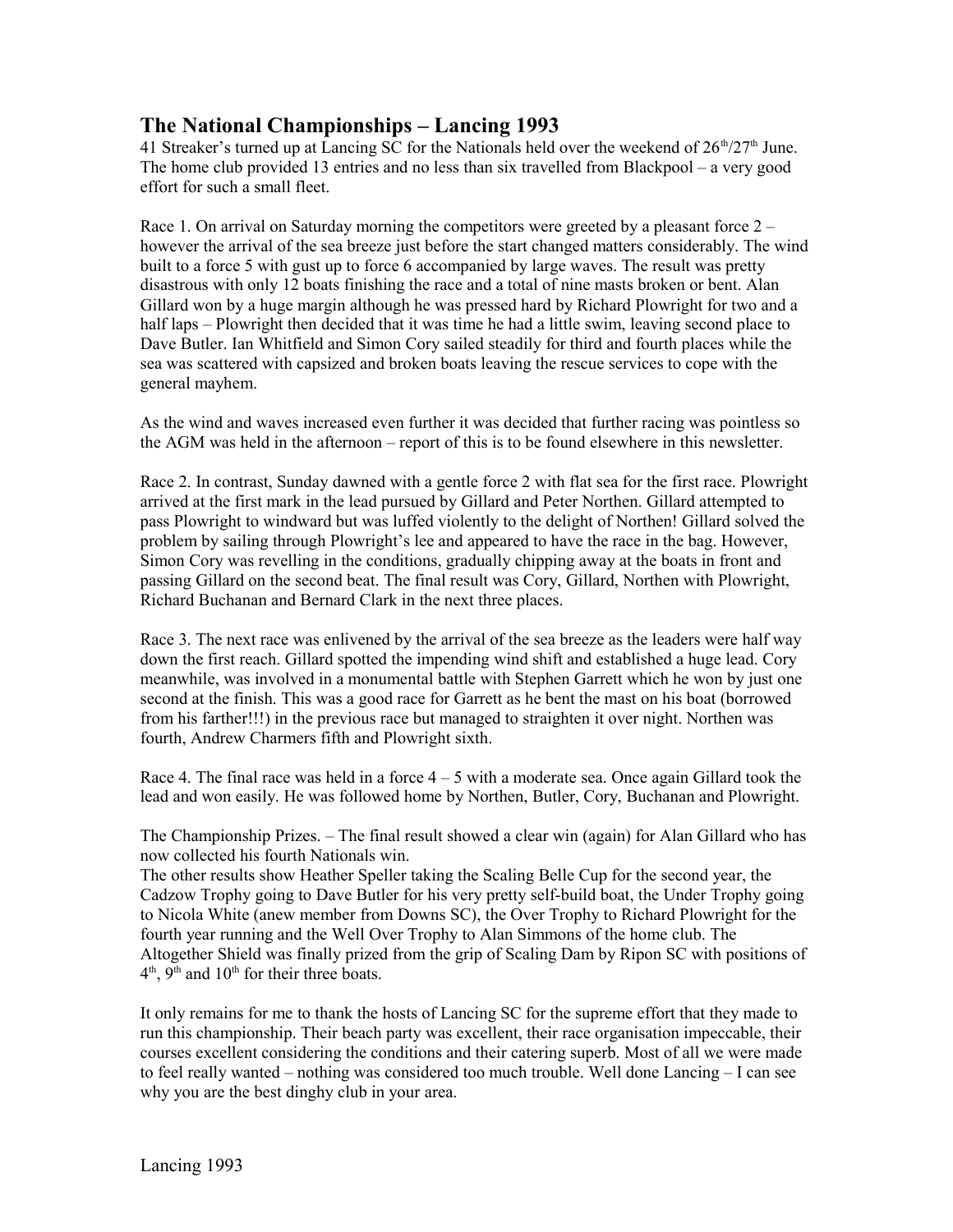Vernon Penketh (Streaker 1395)

| List of Prizewinners.                                  |                   |                      |
|--------------------------------------------------------|-------------------|----------------------|
| Tate and Lyle National Championship Trophy             | Alan Gillard      | Scaling Dam SC       |
| Downs Cup                                              | Alan Gillard      | Scaling Dam SC       |
| Scaling Belle Cup                                      | Heather Speller   | St. Catherines SC    |
| <b>Under Trophy</b>                                    | Nicola White      | Downs SC             |
| Over Trophy                                            | Richard Plowright | Ripon SC             |
| Well Over Trophy                                       | Alan Simmons      | Lancing SC           |
| Altogether Shield                                      |                   | Ripon SC             |
| Cadzow Trophy (Concours d'Elegance Trophy) Dave Butler |                   | <b>Blackpool LCC</b> |